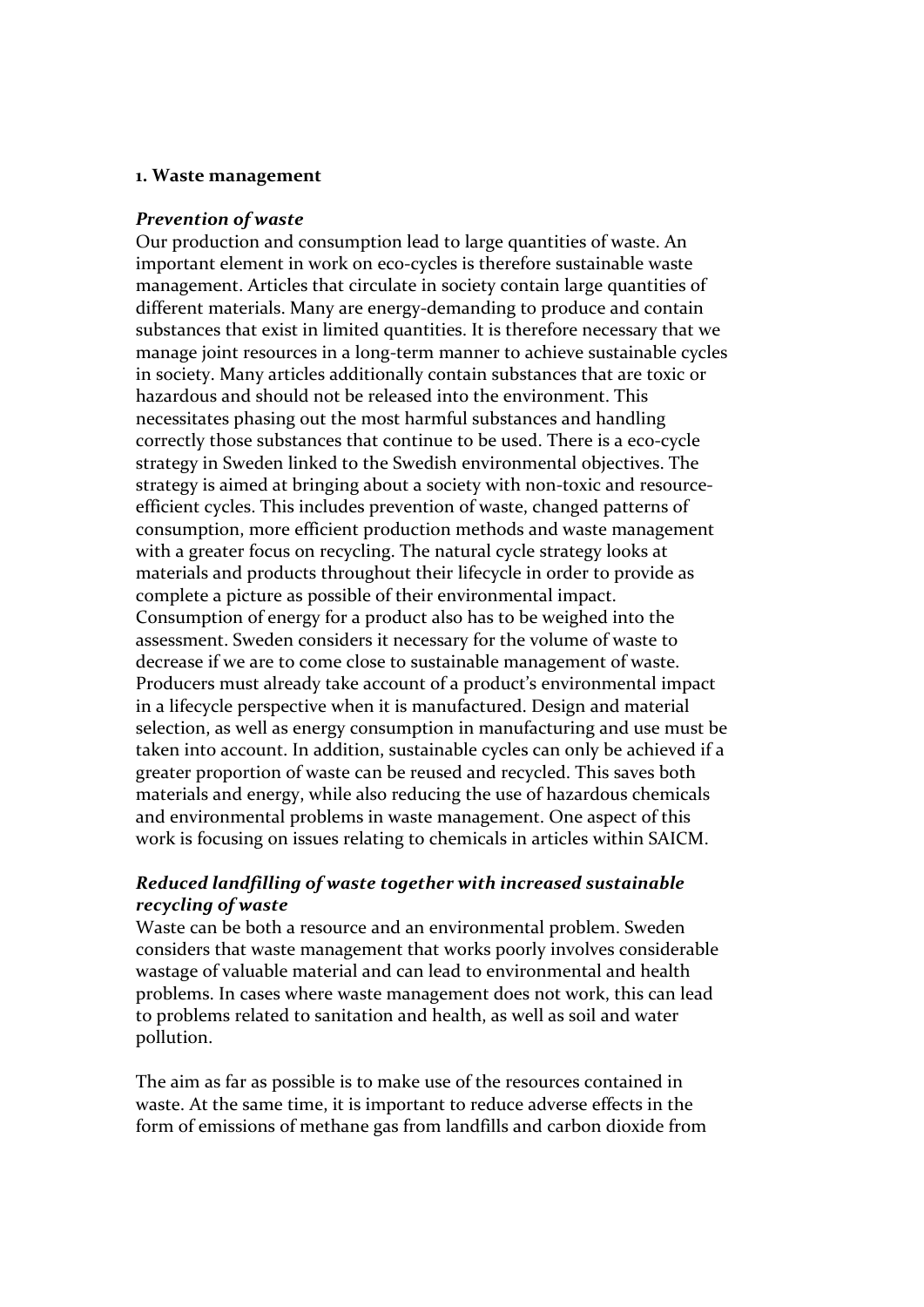combustion, as well as emissions of heavy metals and organic environmental pollutants. There is a hierarchy for how waste is to be managed in EU legislation. This primarily means that we have to try to produce as little and as non‐hazardous waste as possible. Material recycling is prioritised over energy recycling for waste that nevertheless arises, where this is environmentally justified. The waste ultimately has to be disposed of by landfilling. There are no obvious answers as to what method is preferable for all types of waste in choosing material recovery and incineration. Several analyses generally support material recovery that lets materials and nutrients enter a cycle. Sweden considers the waste hierarchy to represent a good starting point for achieving sustainable waste management.

An all-embracing perspective on the area of waste is required to attain sustainable waste management. Various measures that reduce the volumes of waste and control waste streams according to the hierarchy for different methods of treatment are required. The key is to increase the material recovery of waste. Recycled raw material saves energy compared with the use of new raw material, in addition to which material recycling often leads to lower emissions than other methods of treatment. When producers start to recover material a valuable link also arises to environmentally oriented product development in order to improve the efficiency of manufacturing. Several measures have been taken to promote biological treatment, in part to reduce greenhouse gas emissions from landfills and be able to make use of the plant nutrients contained in food waste. The ban on landfilling organic waste and the targets for increased biological treatment of food waste and for waste from the food industry have been most effective.

*Transboundary movements of waste under the Basel Convention* The Basel Convention on Control of Transboundary Movements of Hazardous Wastes and their Disposal is a global convention that was adopted in 1989 and came into force in 1992. The fundamental purpose of the Convention is to protect human health and the environment against harm that can be caused by movements and disposal of hazardous waste and other waste. The Convention regulates transboundary movements of waste, and the parties to the Convention have undertaken to manage hazardous waste and other waste in an environmentally correct manner. Sweden considers it important to comply with the rules in the Basel Convention and the amendment banning exports of hazardous waste from OECD countries to non‐OECD countries (ban amendment) in order to reduce the negative aspects of transboundary movements of waste. As a consequence of the question of when an end‐of‐life product is to be classified as waste, problems in relation to transboundary movements have arisen in particular with regard to electronics, cars, refrigerators and also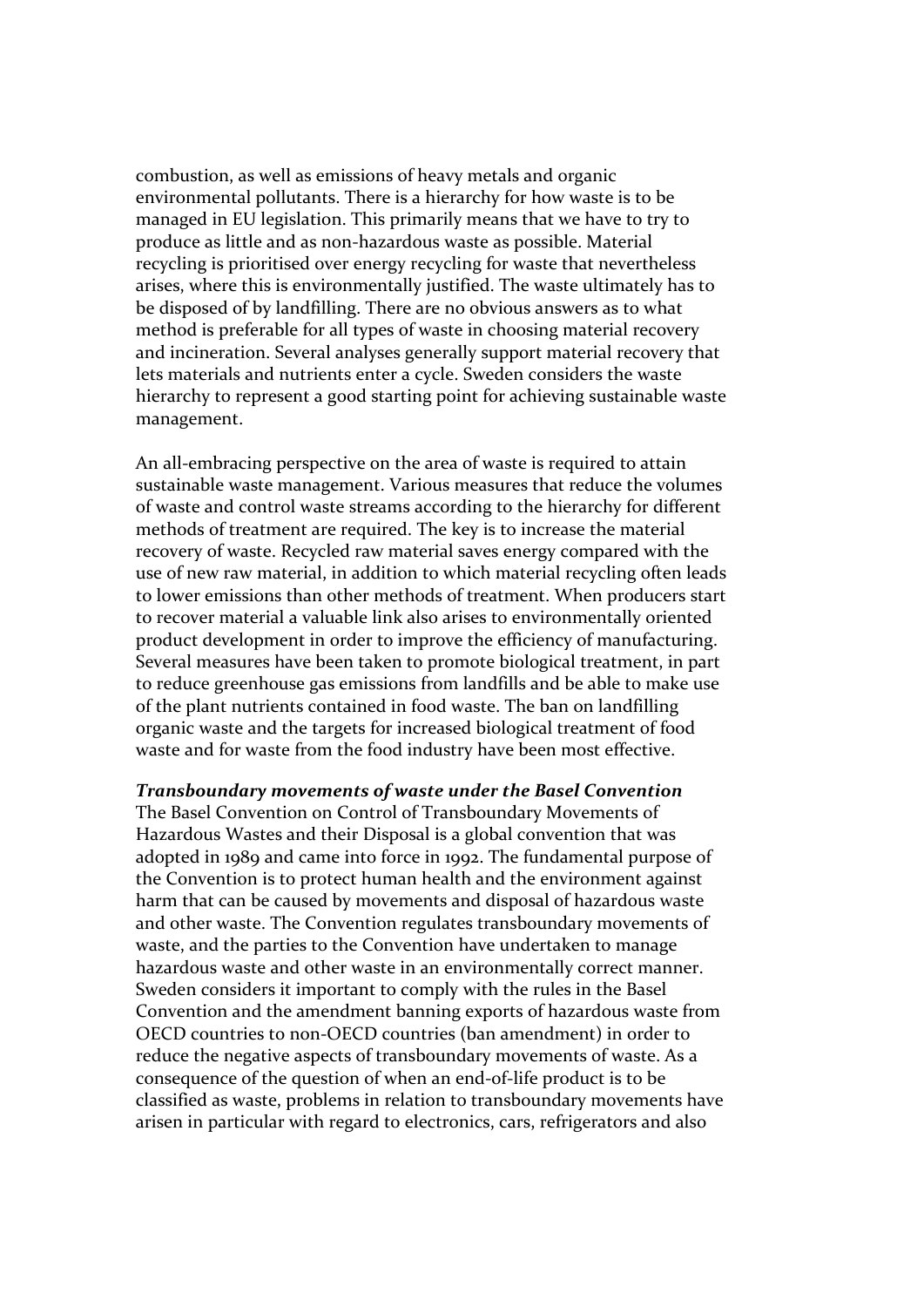end‐of‐life ships. The problems associated with these movements are that large quantities of hazardous waste accumulate in countries that do not have the capacity or knowledge to deal with waste in an environmentally correct way. This can lead to risks to the environment and human health in these countries. Sweden views this problem as serious and welcomes the initiatives taken under the Basel Convention to discuss solutions.

#### *Safe management of hazardous waste*

Sweden considers an important element of the work of guiding waste management in the direction of sustainability to be reducing the amount of hazardous waste. Substances that pose a health hazard or are harmful in some other way must be removed from the cycle. Incorrect management of hazardous waste can pose a great risk of harm to humans and the environment. It is therefore important not to mix it with other waste but to present it separately to professional waste receivers. Some of the characteristics that distinguish hazardous waste are that it may be toxic, carcinogenic, corrosive, harmful to the foetus, ecotoxic, infectious or combustible. The hazardous substances in hazardous waste must not be dispersed in nature or be allowed to be re‐introduced into the cycle of society. Examples of such hazardous substances are heavy metals such as mercury, lead and cadmium and stable organic compounds such as PCBs and dioxins. Sweden therefore considers it self‐evident from the environmental point of views that hazardous waste has to be kept separate from other types of waste as far as possible and that separation at source of generation is necessary in this context. Only then can the hazardous substances be separated out and dealt with in the best possible way from the points of view of the environment and health. Waste that is not separated at source of generation must as far as possible be separated at the next link in the chain, in order to avoid diffuse dispersal of hazardous substances contained in waste.

# **2. Waste management**

# **Prevention and minimisation and environmentally sound management of hazardous wastes**

## *Policy measures for the prevention and minimisation of hazardous wastes*

The Swedish view has been that the volume and hazardousness of waste can only be influenced to a limited degree by measures taken at the waste stage. Measures to reduce the hazardousness and volume of waste should be primarily taken as part of work on products and chemicals. An important condition to be met to enable the risks to be reduced at the waste stage is that the actors concerned are aware which substances can be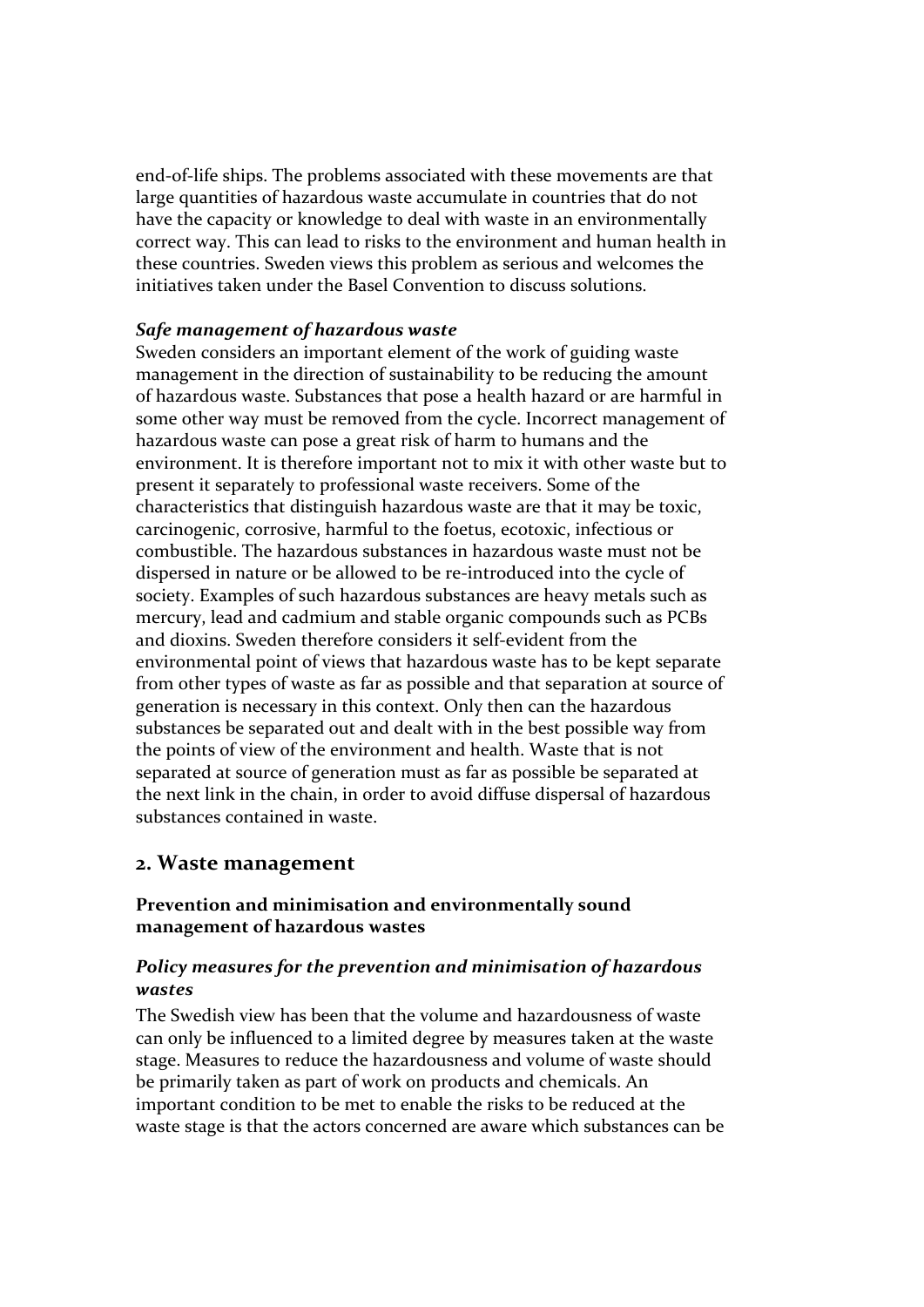hazardous to the environment and health and which of these hazardous substances are contained in the articles they manufacture, handle or buy. The sharply increased turnover of consumer goods with broader ranges of similar products and products with a shorter life, are important factors for example in the problems associated with electronic waste that contains hazardous chemical substances. Clothing is another example of articles with a short life, large quantities going to general waste management. The most effective way of reducing chemical risks is to take action at the start of a chain of production and handling, as all later stages, including the waste stage, are affected. The flow of information in production and handling chains is, however, often inadequate, and there are several factors underlying this. The chains of production and trade for articles are often long and can pass through several different countries. There are trading companies here that are not manufacturers of either chemicals or articles and only market and trade in articles. It can therefore be difficult for a purchaser in Sweden to trace back and obtain answers to questions about production methods in many supplier links. Work to improve access to information about the substances in articles, for example by introducing information requirements, therefore needs to be pursued at international level.

Sweden's efforts to reduce the hazardousness of waste by limiting the use of substances of very high concern leads to products that affect human health or the environment in a less harmful way throughout their lifecycle. Another instrument is the product choice rule in the Environmental Code (Chapter 2 Section 4), which states that anyone who undertakes or intends to undertake an activity has to avoid using chemical products or biotechnical organisms that may be feared to pose risks to human health or the environment, if they can be replaced by such products or organisms as may be assumed to be less hazardous. The same requirement applies to goods that contain or are treated with a chemical product or biotechnical organism.

A large and growing waste stream consists of waste from electrical and electronic products. The turnover of new products is rapid. Some of the products, for example computers and television sets, become hazardous waste when they are discarded, and control of the route this waste takes is often deficient or difficult to implement. An important measure would be to make sure at the time of manufacturing that as little hazardous material as possible is used and additionally to make the products easy to dismantle. The RoHS Directive regulating the use of certain substances in electrical and electronic products is a particularly important instrument in this respect.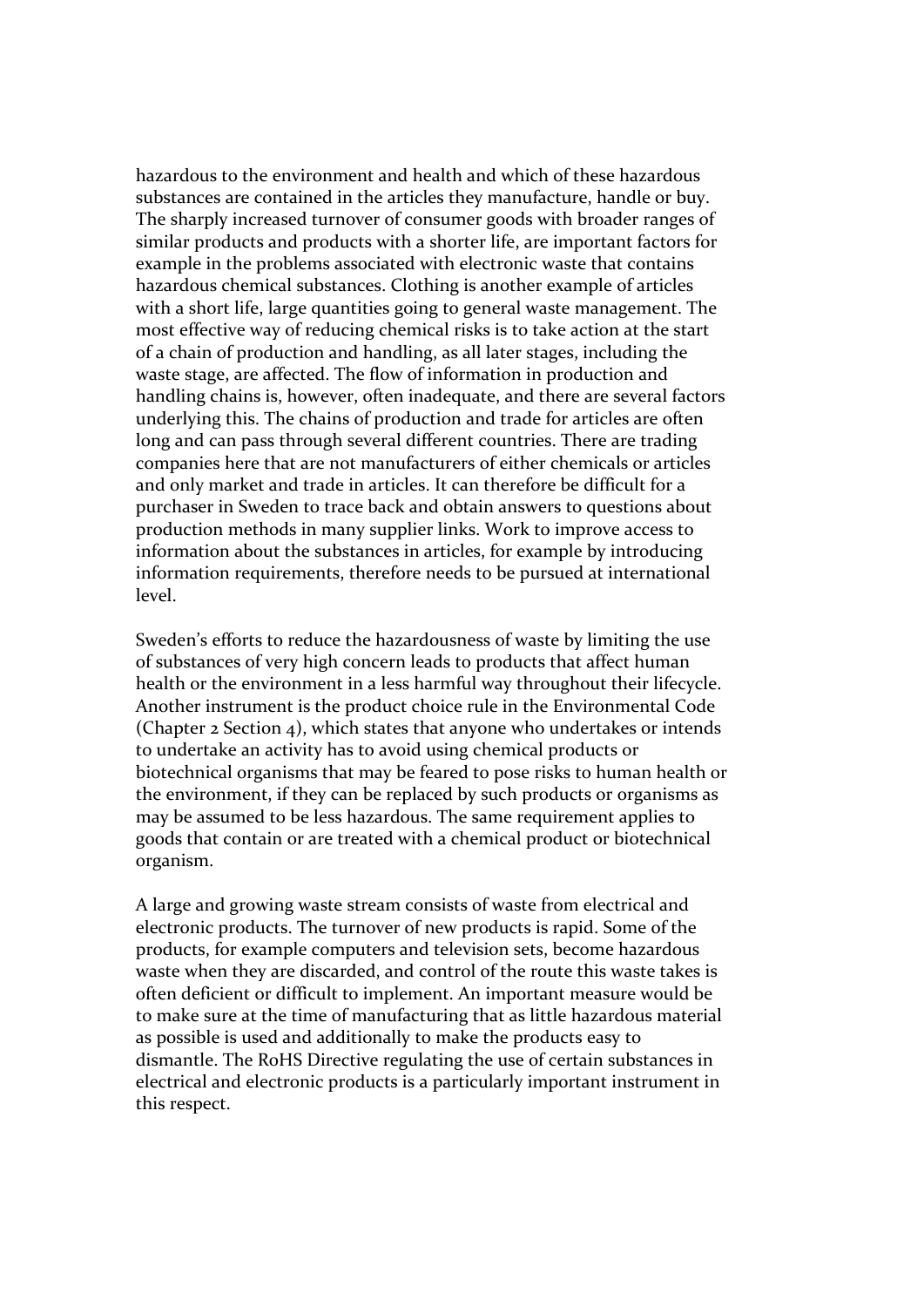In addition, Sweden has taken active steps to reduce the hazardousness of waste through its efforts to reduce the use of hazardous chemicals internationally. This is discussed in more detail in the section on chemicals.

## *Transfer of environmentally sound technologies and know‐how on clean technologies and low‐waste production*

Waste management and recycling is the largest field in the environmental technology sector. This is also where the largest increases in turnover and exports are to be found. In 2007 turnover was nearly SEK 50bn, an increase of 24% on 2006. Exports in the same year totalled nearly SEK 11bn, an increase of 29% compared with 2006. Information is lacking on technology transfer regarding hazardous waste and methods to limit the creation, hazardousness or treatment of hazardous waste.

## *Initiatives to treat, recycle, reuse and dispose of wastes at the source of generation and regulatory mechanisms (Polluter‐pays principle)*

Swedish environmental law contains overarching rules on consideration and the principles to apply to all activity that has an impact on the environment or human health. Among these is the requirement that a person who pursues an activity or takes a measure has to be economical with raw materials and energy and utilise the opportunities for reuse and recycling. Renewable energy sources are primarily to be used.

Producer responsibility for products that become hazardous waste at the waste stage applies to electrical and electronic products, cars and batteries. The purpose of collecting electrical waste is to prevent hazardous substances ending up in the wrong place. Producer responsibility is formulated so that those who manufacture electronics or import electronics into Sweden bear responsibility for collection and disposal. Importers and manufacturers have to ensure that there is collection in all municipalities for those electrical products that are usually used in households. They have to bear the cost of recycling and treatment, while the municipality is responsible for the manning of recycling centres. The producers have to manufacture products that contain less environmentally hazardous components and that are easier to recycle and treat. In 2006 the quantity of electrical waste collected per head of population was 16 kg, which is a very good result in comparison with other EU Member States. The target in the EU Directive on producer responsibility for electrical and electronic products is 4 kg per head of population. The purpose of producer responsibility for cars is to:

• reduce emissions of environmentally hazardous liquids, products and refrigerants from end‐of‐life vehicles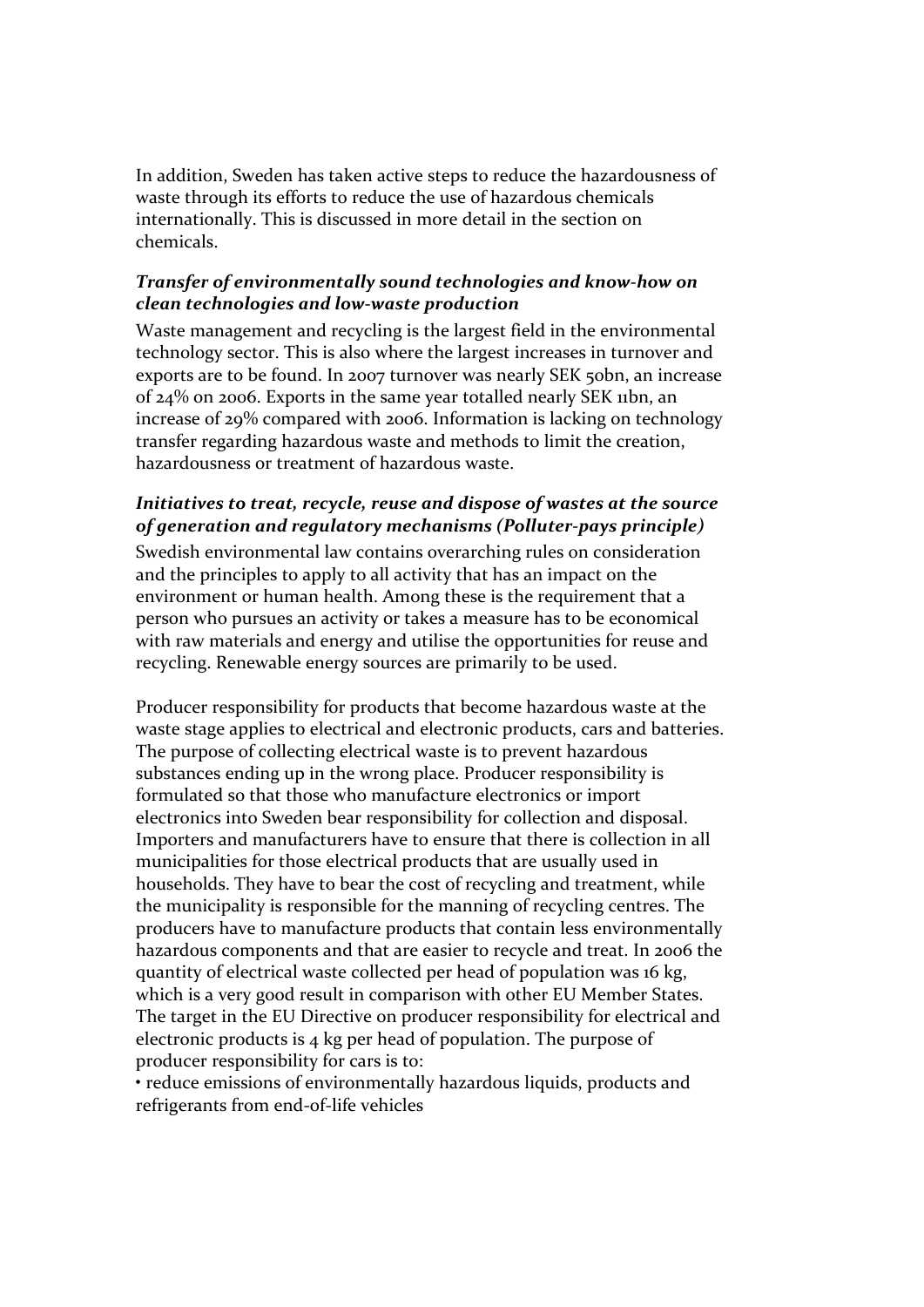• increase the recycling of metals, plastics, rubber, textiles etc. from end-ofuse vehicles,

- increase the recycling of components from end-of-life vehicles and
- reduce the volume of waste from end-of-life vehicles sent to landfill

A producer has to take an end‐of‐life vehicle without payment, has to make it easy for people wishing to hand over end‐of‐life vehicles to the producer to do so and is obliged to ensure that the car is disposed of by an authorised vehicle scrapper. The car producer is responsible for the satisfactory working of the system to reuse and recycle cars. This responsibility includes reporting, guidance and fulfilling the reuse and recycling targets. A producer has to ensure that at least 85% of the weight of the car be reused or recycled. The target for 2015 is that at least 95% of the car's weight is reused or recycled. In 2006 the proportion of the weight of scrapped cars reused or recycled was 86%, which means that the target set has been achieved.

On 1 January 2009 producer responsibility for batteries was introduced in Sweden as a consequence of an EU Directive. The producer's responsibility is to ensure that batteries are collected, disposed of and recycled in an environmentally acceptable way. The producer is whoever first places a battery on the Swedish market by commercially supplying a battery. Spent batteries have been separately collected in Sweden since the 1980s. A new development in this context is that all batteries have to be collected and recycled, including non‐environmentally hazardous ones that were previously sent to landfill. As producer responsibility for batteries has been introduced so recently, there are no figures on results achieved.

## *Procedures for environmental impact assessment, taking into account the cradle‐to‐grave approach*

Material‐flow analyses provide a basis for being able to follow the impact of different substances from cradle to grave. Material‐flow analyses provide knowledge on hazardous substances introduced into society through products. It is then possible to judge whether these hazardous substances reach the waste stage on the basis of knowledge of the life of different articles.

Statistics Sweden is developing statistics on material flows. Among other things it will be studying the flow of lead in more detail. Basic studies of the flows of a number of heavy metals in society have been carried out previously, for instance in the Swedish Environmental Protection Agency's research programme "Metals in Town and Country".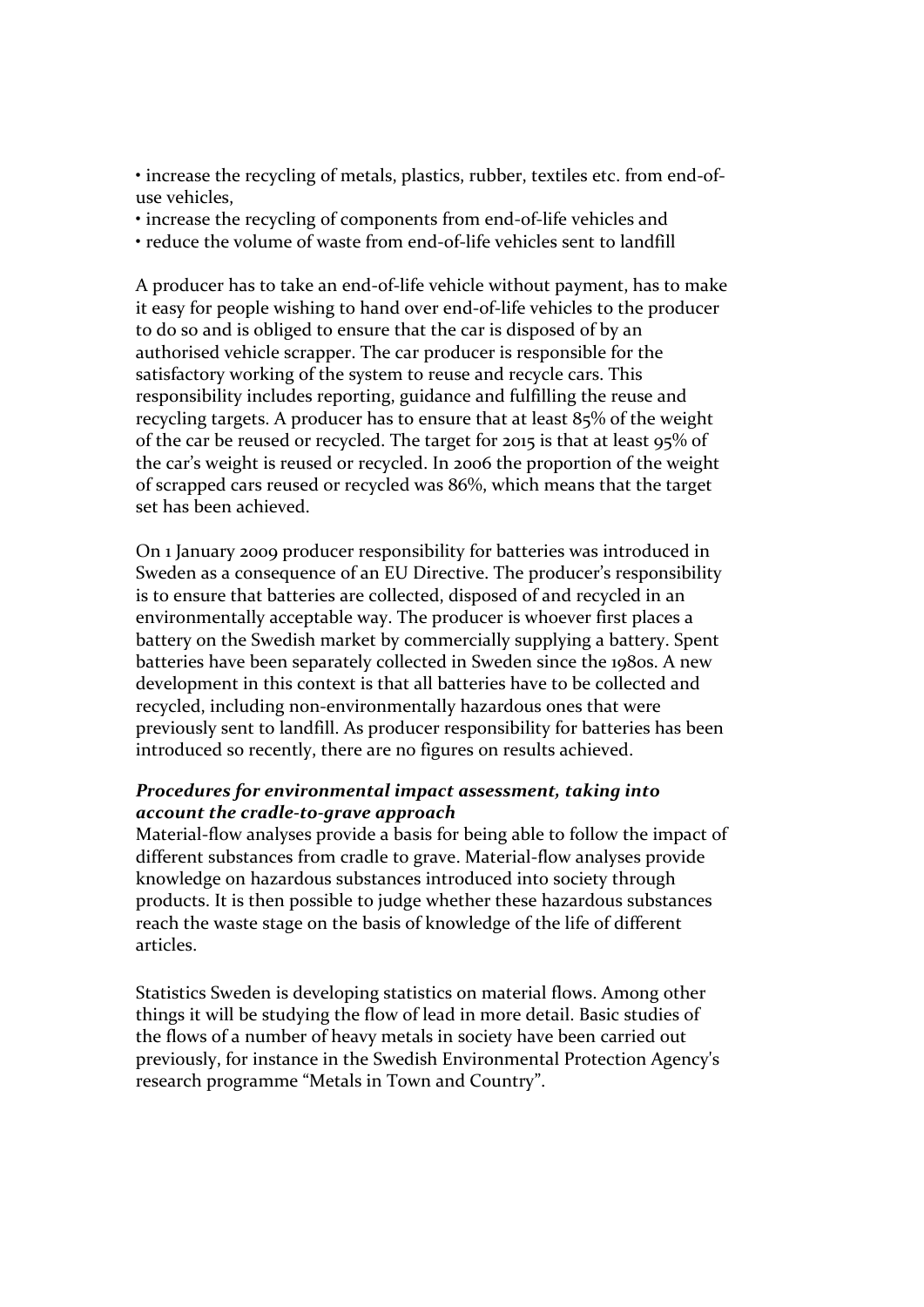The 'Articles Guide' (Varuguiden) being developed by the Swedish Chemicals Agency is another example of a system for gathering information on hazardous substances in articles.

## *Recovery, reuse and recycling of hazardous wastes and their transformation into useful material*

In 2006 around 33% of the total volume of hazardous waste arising was treated by material recovery. The predominant types of waste include contaminated soils used as construction material after treatment, batteries sent for recovery of metals, discarded equipment sent for remelting, for example in copper smeltworks and waste from incineration used as construction material. Another good example of the transformation of hazardous waste into a useful product is the regeneration of waste oil to obtain new base oil. Under the EU waste directive, waste oil is primarily to be regenerated if it is possible to do so according to the waste hierarchy in consideration of technical, economic and organisational constraints. Sweden does not have its own facility for the regeneration of waste oil, but exports waste oil to another EU Member State. This processing of Swedish waste oil has increased steadily in recent years from around 1,400 tonnes in 2001 to around 25,000 tonnes in 2007.

#### *Phase‐out of toxic, persistent and bio‐accumulative waste*

Sweden has been successful to date in its efforts to phase out the use of mercury, and is well advanced in an international comparison. In the early 1990s instruments and electrical components containing mercury were banned, and an export ban was introduced for mercury and chemical compounds and preparations containing mercury. Sweden was early in introducing restrictions on the level of mercury of batteries.

On 15 January 2009 the Government decided on a general ban on mercury, as well as articles containing mercury, to come into effect on 1 June 2009. The ban means that mercury, mercury compounds and preparations may not be placed on the Swedish market, used in Sweden or commercially exported from Sweden. Articles containing mercury may not be placed on the Swedish market or professionally exported from Sweden. The ban on use does not apply to articles containing mercury if the articles have already been used for the first time. On the other hand, the article may not be transferred elsewhere, i.e. placed on the market or exported form Sweden. Nor may it be topped up with new mercury.

Mercury fallout over Sweden is principally due to long-range transportation by air from the rest of Europe, but also from other parts of the world. Despite mercury fallout having decreased in Sweden in recent decades, this is not sufficient to prevent an increase in mercury levels in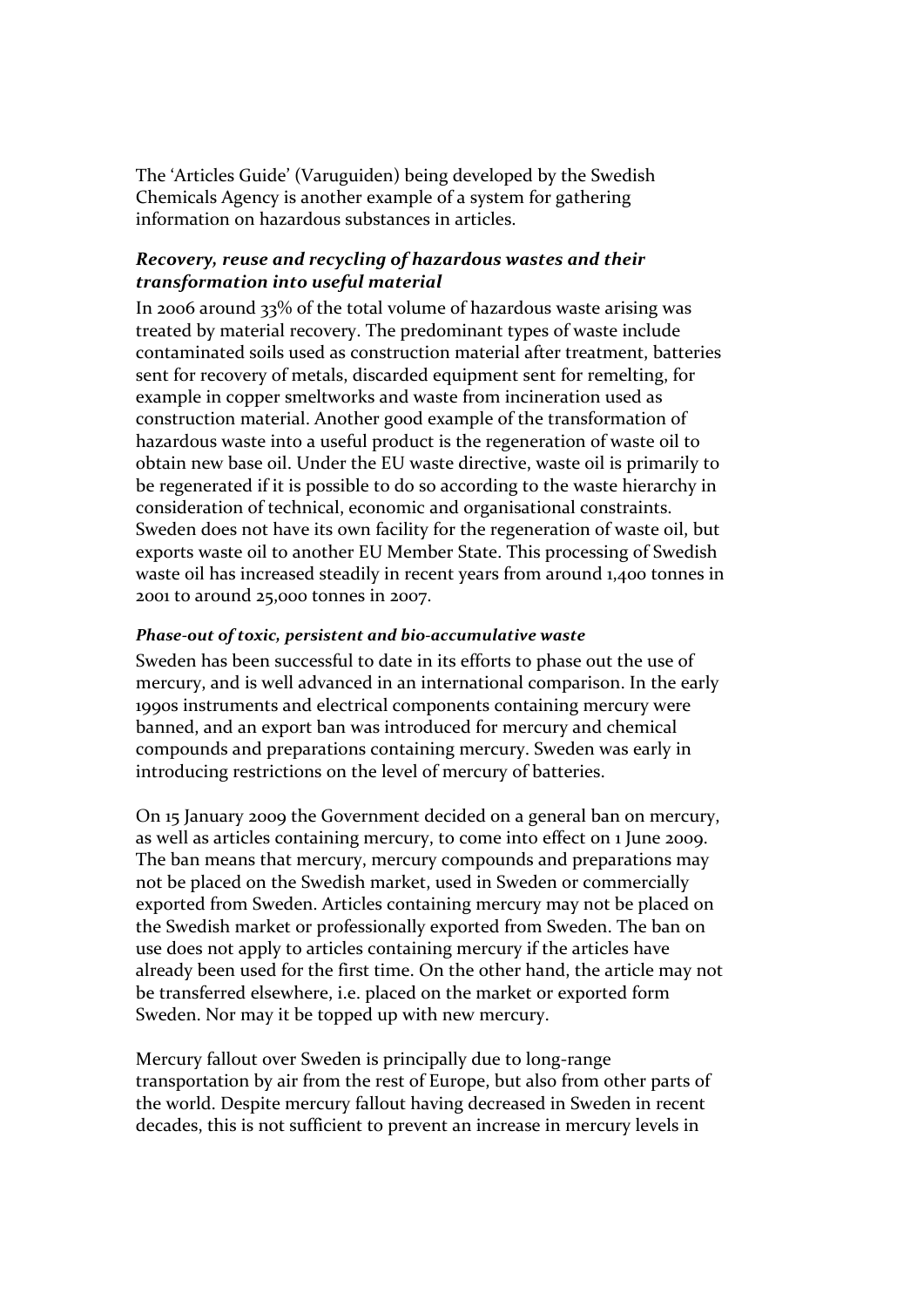the environment. Levels are, for example, increasing by around 0.5 per cent annually in the top layer of forest soil. The Swedish Environmental Protection Agency estimates that mercury fallout needs to decrease by 80 per cent if levels in fish that do not exceed the WHO/FAO limit of 0.5 mg mercury/kg fish are to be achieved in the longer term.

The largest source of mercury emissions to air globally is the burning of coal. Other emission sources include, for example, smeltworks, crematoria (amalgam fillings) and waste incineration (mercury in products).

Mercury is also dispersed directly to soil and water for example through emissions from industrial sites, leaching from rubbish tips and through the spreading of sewage sludge. Sweden was early with programmes for the phase‐out of PCBs. A start was made in the early 1970s on this phase‐out, which comprises requirements for inventories, decontamination, restrictions on or prohibitions of PCBs in transformers, capacitors, PCB products in building such as sealant, flooring compounds, sealed glazing units and other products that may contain PCBs, such as cables. PCB levels in the environment have previously decreased but are no longer doing so. Following EU decisions on bans or restrictions for certain chemical substances, Sweden has implemented these bans in its own legislation. The bans or restrictions relate for instance to cadmium substances, chlorinated solvents, heavy metals in packaging materials, ammunition containing lead and textile detergents containing phosphates. In addition, as indicated above there has been a ban since 1 July 2006 on manufacturing electrical products containing mercury, cadmium, lead, hexavalent chromium and the flame retardants PBB and PBDE.

#### *Environmentally sound waste disposal and treatment*

Waste can be both a resource and an environmental problem. Waste management that works poorly signifies great wastage of valuable material and can also lead to environmental and health problems. The aim as far as possible is to make use of the resources contained in waste. At the same time, it is important to reduce adverse effects in the form of emissions of methane gas from landfills and carbon dioxide from combustion, as well emissions of heavy metals and organic environmental toxins. There is a hierarchy for the management of waste. This primarily means that we have to try to produce as little and as non‐hazardous waste as possible. Material recycling is prioritised over energy recycling for waste that nevertheless arises, where this is environmentally justified. The waste ultimately has to be disposed of by landfilling. There are no obvious answers as to what method is preferable for all types of waste in the choice between material recycling and incineration. Several analyses generally support material recovery that causes materials and nutrients to enter a cycle.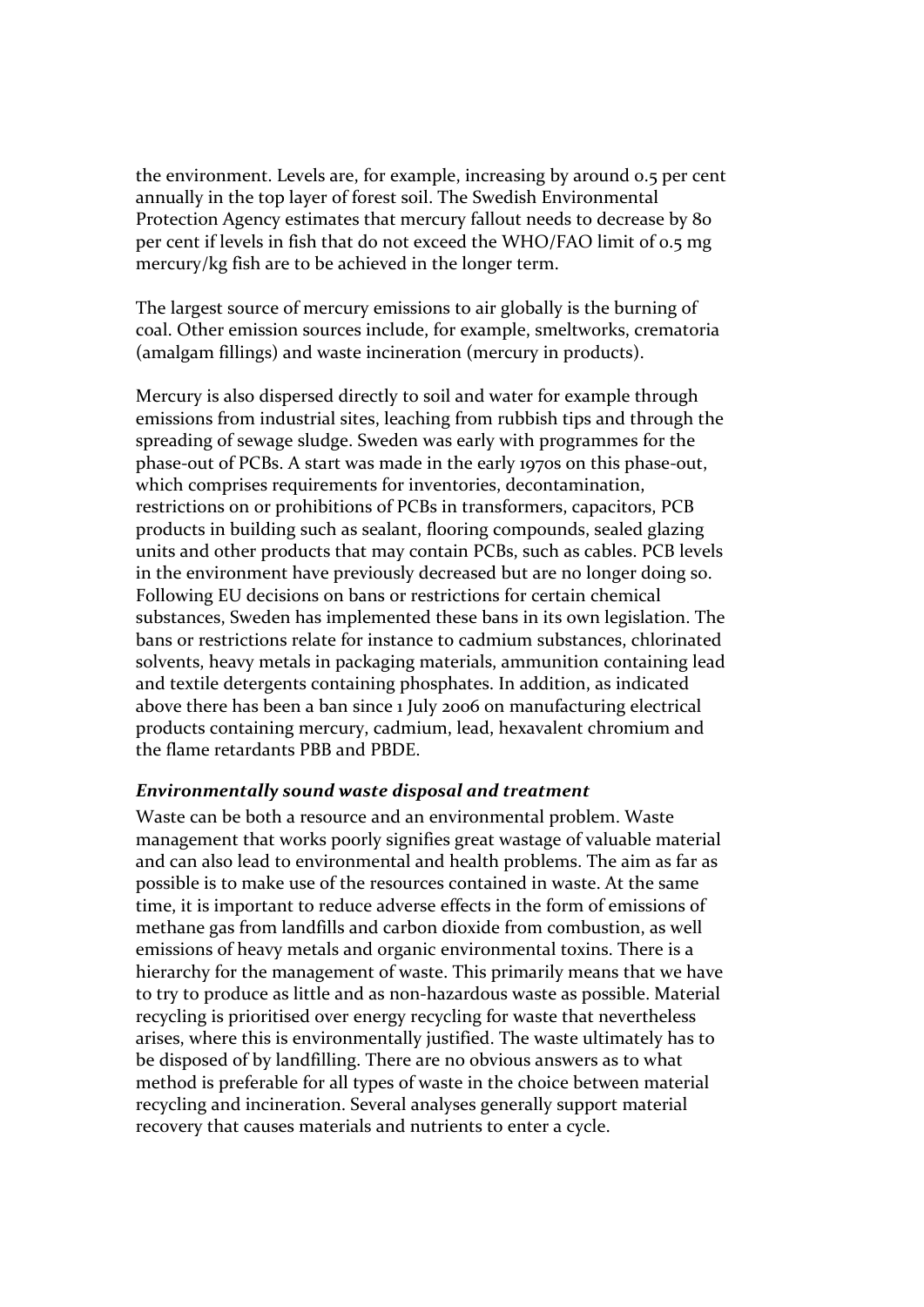An important element in efforts to deal with waste is a clear consumer perspective. It must be simple for households to separate and hand over their waste so that the proportion of waste that is recycled is increased. Information on the purpose and benefit of household participation is also important. An overarching change that is required if we are to approach ecological management of waste is a reduction in the volume of waste and its hazardousness. This cannot be attained just through measures at the waste stage and is largely dependent on a change in the production and consumption of articles. Volumes of waste today are increasing in line with economic growth. A fundamental requirement to enable the goal of sustainable cycles to be achieved is more resource-efficient production and consumption that breaks this relationship. Companies that design and manufacture products have great responsibility for reviewing the environmental impact of their products throughout their lifecycles, using more recovered material and thinking about the future recycling of their products. Consumers also have an important role to play in the choice of products and how to use them.

#### *Inventories of hazardous waste production, their treatment/disposal, and contaminated sites*

Nearly 2.8 million tonnes of hazardous waste accrued in 2006, according to Report 5868 Waste in Sweden 2006 produced by Svenska MiljöEmissionsData (SMED) on behalf of the Swedish Environmental Protection Agency. The largest categories of waste were hazardous mineral waste, 480,000 tonnes (including PAH asphalt), end-of-life vehicles, 470,000 tonnes, contaminated soil and dredging material, 435,00 tonnes, chemical residues and deposits, 300,000 tonnes, and hazardous waste from incineration, 300,000 tonnes. The sectors that generated most hazardous waste were building and households. The volume in the building sector is 890,000 tonnes, of which contaminated soil and dredging material accounts for 400,000 tonnes and hazardous mineral waste (mostly PAH asphalt) 460,000 tonnes. Households accounted for 489,000 tonnes of hazardous waste. The greater part of this was 305,000 tonnes of end-of-life vehicles and 139,000 tonnes of discarded equipment (mainly electrical scrap) classified as hazardous waste. Other sectors that generated large quantities of hazardous waste were:

• production of metal and metal products, 340,000 tonnes

• supply of gas, steam, hot water and heating, 190,000 tonnes

• manufacturing of chemicals, rubber and plastic, 111 000 tonnes.

According to study, approximately 1 million tonnes of hazardous waste was treated. The remaining volume of hazardous waste was treated in such a way that it is not included in the actual report or consists of a type of waste that is not included in the reporting with regard to treatment, for example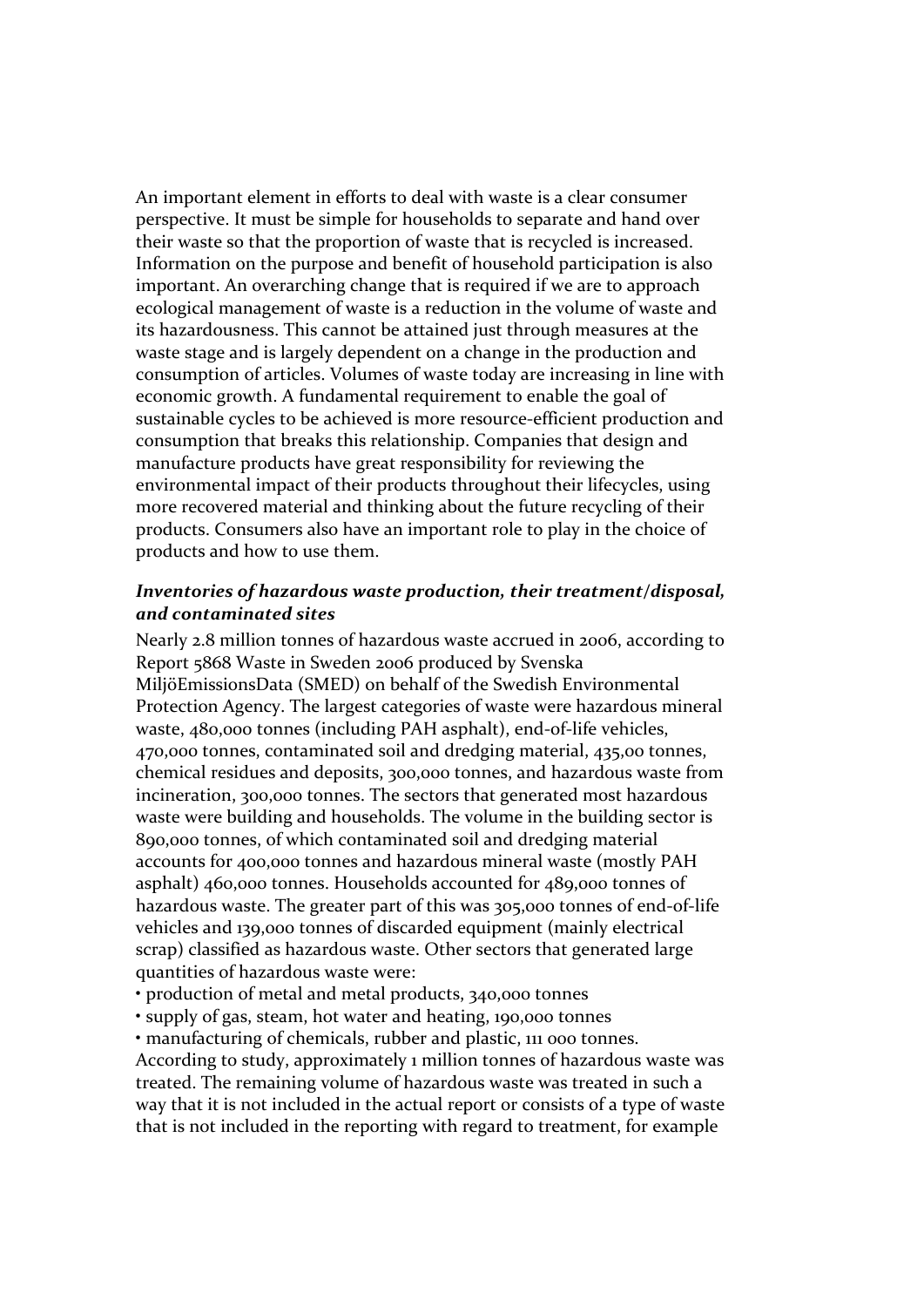end‐of‐life vehicles. Of the treated waste, 33% or 339,000 tonnes went for recycling. A large proportion of the recycling consists of the treatment of uncontaminated soil, waste from incineration and mineral waste which after any pre‐treatment is used as construction material or as material to cap landfills.

Around 312,000 tonnes of hazardous waste was incinerated: 209,000 tonnes as energy recovery (R1) and 103,000 tonnes as disposal (D10), although energy is also extracted in that case. Around 378,000 tonnes of hazardous waste was landfilled. This was largely made up of waste from incineration (including filter dust from metal smelting), contaminated soil and sewage sludge from industrial sites (including metal hydroxide sludge).

The total quantities of hazardous waste have apparently increased in recent years. The increase has probably not been as great it may appear as different methods and limitations have been applied in the collection of statistics in the most recent surveys and the results are thus not comparable.

More than 80,000 sites have been identified as potentially contaminated. Work to determine and estimate the number of contaminated sites in the country takes place in several stages and is mainly done by the county administrative boards. The identification of contaminated sites is considered to be more or less complete, as the number of identified potentially contaminated sites has been relatively constant in recent years. New locations may be discovered while work on contaminated sites is in progress. An identified potentially contaminated site need not be polluted in practice or need remedial action. The number of actually contaminated sites is thus probably lower than the number of identified sites. Of the identified sites, it is estimated that 1,500 could pose very great risks to human health and the environment (risk class 1) and around 15,000 great risks (risk class 2). It is primarily these sites that must be investigated for remediation.

It is stated in the Swedish Environmental Protection Agency's report "Lägesbeskrivning av efterbehandlingsarbetet i landet 2008" ("Status report on remediation work in Sweden in 2008") (M2009/760/Kk) that by 31 August 2008 a total of 1,010 sites had been remediated and closed, of which around 30 with grants and around 980 sites at the operator's expense through supervisory activity. Another approximately 220 sites had been remediated, but follow‐ up was still in progress. Twenty‐eight of the sites were grant‐funded locations and 193 were locations subject to supervision. Locations subject to supervision mean contaminated sites with a known wholly or partially responsible operator, and grant‐funded locations mean sites with a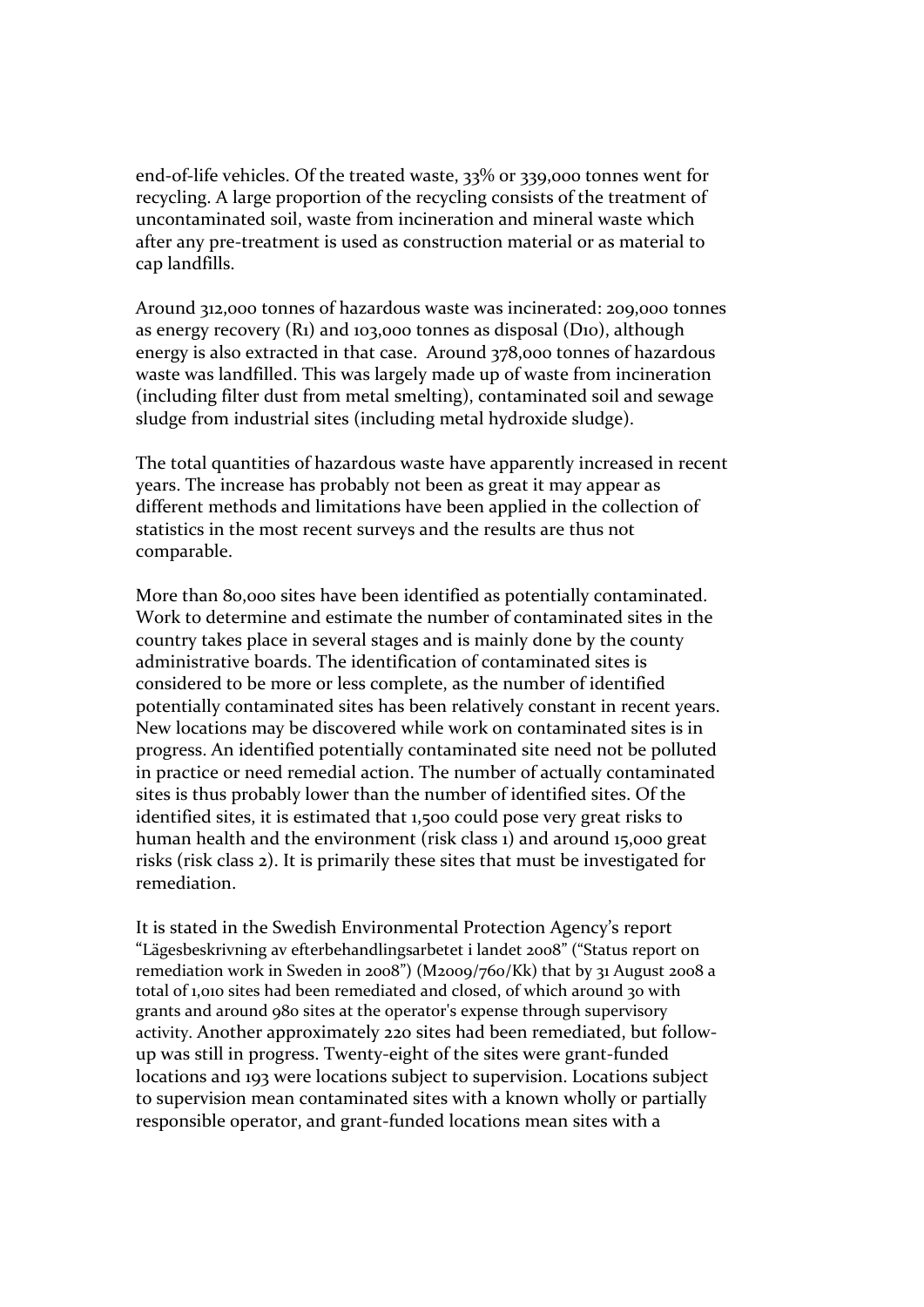responsible operator who is unknown or who no longer exists. In addition, partial measures are in progress or have been carried out on a large number of sites in the framework of enforcement activity. Many contaminated sites, particularly in the metropolitan regions, are remediated in conjunction with development, for example when an industrial site is converted into a residential area.

# *Establishment of combined treatment/disposal facilities for hazardous wastes in small‐ and medium‐sized industries*

It happens that small and medium‐sized industries treat their own hazardous waste for example through physico‐chemical processes or the distillation of polluted solvents or by similar methods. It may also happen that small and medium‐sized industries treat hazardous waste from others if the waste that has arisen externally is of a type similar to their own. There are no general regulations or similar rules for this. Each facility must apply for its own permit for the activity, including waste treatment, under the Environmental Code.

# *Dissemination of scientific and technical information dealing with various health and environmental aspects of hazardous wastes*

Several extensive campaigns on separate collection of discarded batteries have been conducted in Sweden. The first one was carried out in the 1980s and related only to hazardous batteries. The campaigns were aimed at various target groups and were regarded as successful. The requirement for separate collection of batteries now covers all types of batteries.

Most local authorities have information targeted at households on the collection of household hazardous waste. The information covers different types of hazardous waste, why it is hazardous and how it should be handled. The local authorities, which have the sole right to collect hazardous waste from households, use various systems for the collection of this waste.

It is estimated that 26,000 tonnes of hazardous waste was collected from households in 2004, averaging 2.9 kg per person. At the same time there are calculations showing that between 4,000 and 6,000 tonnes of hazardous waste is placed in domestic refuse every year.

# *Preventing illegal international traffic in hazardous wastes*

Sweden is a party to the Basel Convention on the Control of Transboundary Movements of Hazardous Wastes and their Disposal. It reports annually to the Convention's secretariat on volumes and types of waste transported across borders to and from Sweden. Cases of illegal traffic in waste are also reported.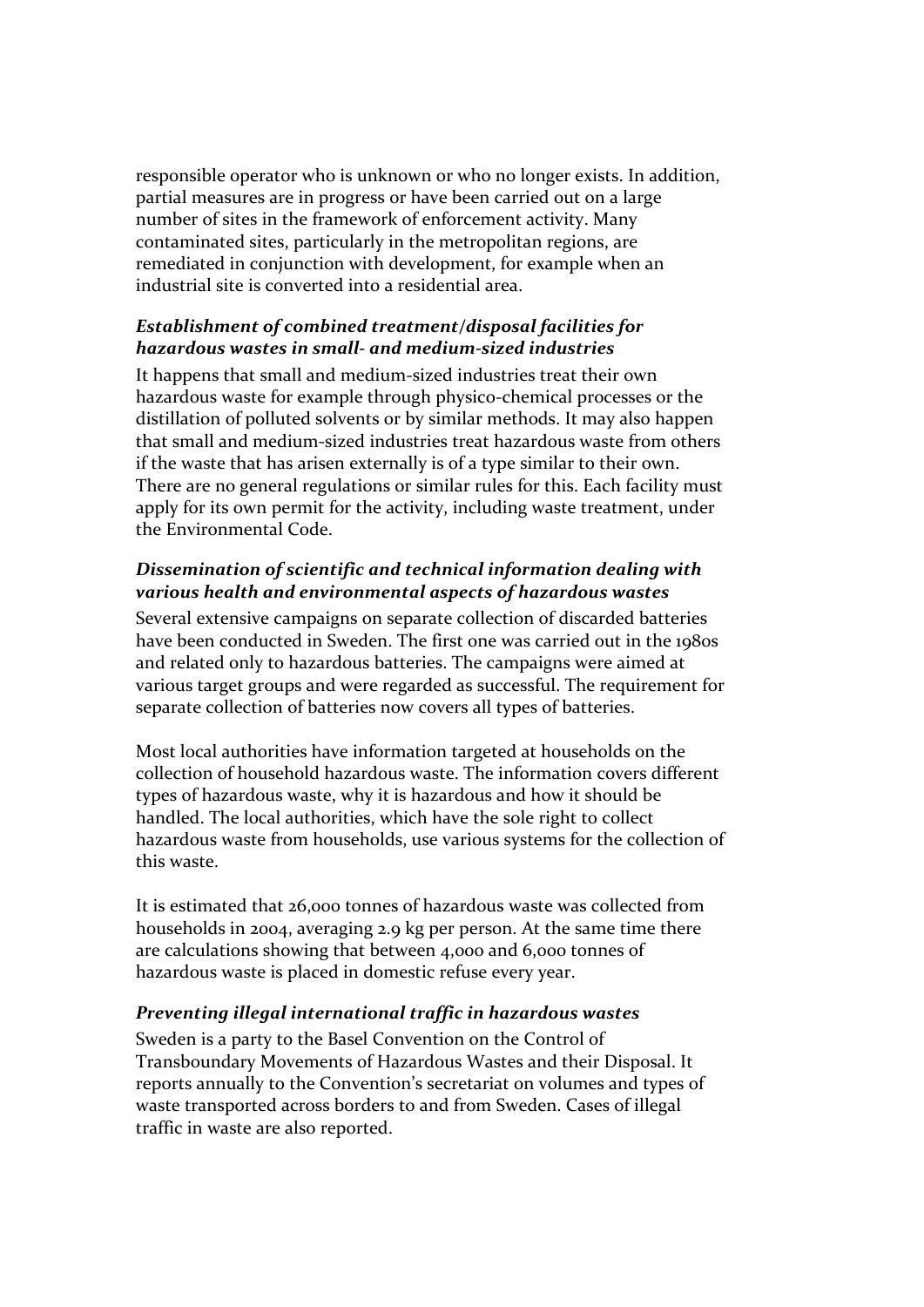Sweden has implemented the Basel Convention and its prohibition of hazardous waste movements to countries outside the EU and the OECD through Regulation 1013/2006/EC. The Swedish Environmental Protection Agency is what is known as the competent authority, while county administrative boards and municipalities are inspection and enforcement authorities. Sweden takes part in the European network IMPEL (European Union Network for the Implementation and Enforcement of Environmental Law) and its cluster on transfrontier shipments of waste (IMPEL‐TFS). Joint inspections of transfrontier shipments of waste are organised in this forum, principally in ports but also on the road. Projects concerning shipments of electronic scrap are of special relevance at present. There is discussion in particular of how illegal transfrontier shipments of electronic waste to countries in Asia and Africa could be prevented. Sweden takes part in and supports the partnership programme PACE (Partnership for Action on Computing Equipment) under the Basel Convention.

The issue of illegal transfrontier shipments is also relevant with regard to ships sent for dismantling and recycling, particularly in Asia. The handling of hazardous waste at these places is highly unsuitable from the point of view of the working environment, nor is it appropriate from the point of view of either the environment or health. Sweden views the problem seriously and welcomes the recently adopted international IMO convention on ship recycling. Before the convention comes into effect it is important to comply with the currently applicable rules in the Basel Convention with regard to ships when they become waste. Sweden considers it important for the ship if possible to be cleared of hazardous waste (provided this does not affect maritime safety) before it is sent for recycling, in order to comply with the ban in the Basel Convention on shipping hazardous waste to non‐OECD countries.

## **Environmentally sound management of solid (non‐hazardous) wastes and sewage, in the context of integrated planning and management of land resources**

## *Policies aimed at waste prevention and minimisation, reuse and recycling*

Waste management in Sweden has changed substantially since the mid-1990s. Landfilling of household waste has fallen by 85 per cent since 1994. In 1994 the proportion of household waste sent to landfill was 40 per cent. Today only four per cent of household waste goes to landfill. The rest of the waste is sent for material or energy recovery. On the other hand, the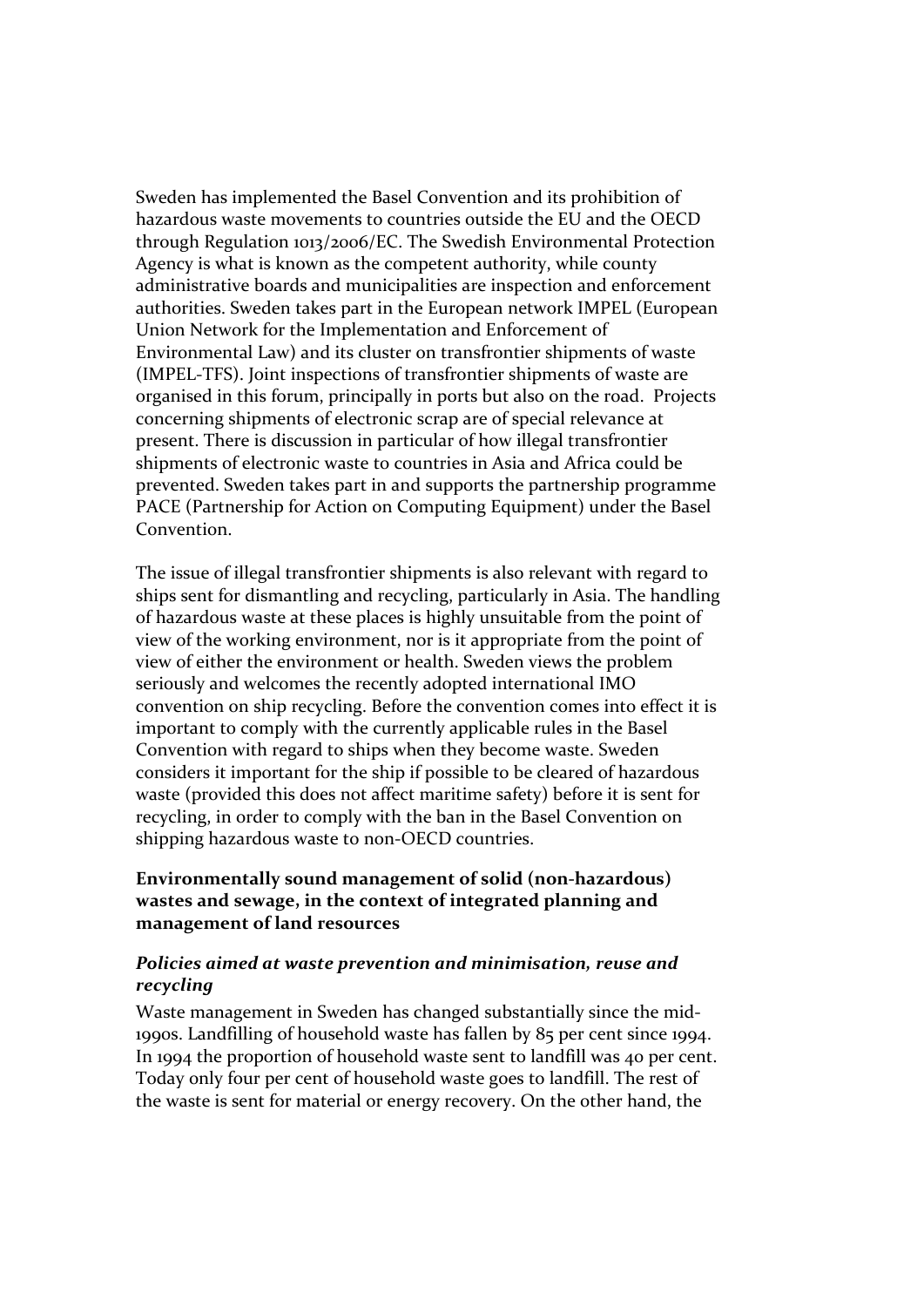trend has not been so favourable with regard to preventing waste. The volume of household waste has increased by 35 per cent since 1994.

The increased level of recycling is the result of a consistent strategy for landfilling to diminish and recycling to increase. Important objectives and instruments for this trend have been the environmental objectives for waste, producer responsibility for different product groups, the requirement for municipal waste planning, the ban on landfilling combustible and organic waste and the landfill tax. These instruments and a few others are described below. Some of these instruments are also intended to reduce volumes of waste. The description below concludes with a section on the application of sewage sludge to arable land.

#### *Environmental objectives*

The overall objective of environmental work is to be able to hand over to the next generation a society in which the major environmental problems have been solved. On this basis, the Swedish Parliament has adopted sixteen national environmental quality objectives and 72 interim targets. The interim targets for waste are as follows:

The total quantity of waste generated will not increase and maximum use will be made of its resource potential while minimising health and environmental effects and associated risks. In particular:

• The quantity of waste sent to landfill, excluding mining waste, will be reduced by at least 50% by 2005 compared with 1994.

• By 2010 at least at least 50% of all household waste will be recycled through materials recovery, including biological treatment.

• By 2010 at least 35% of food waste from households, restaurants, caterers and retail premises will be recovered by means of biological treatment. This target refers to food waste separated at source for both home composting and centralised treatment,

• By 2010 food waste and comparable wastes from food processing plants etc. will be recovered by means of biological treatment. This target relates to waste that is not mixed with other wastes and that is of such a quality as to be suitable, following treatment, for recycling into crop production. • By 2015 at least 60% of phosphorus compounds present in wastewater will be recovered for use on productive land. At least half of this amount should

be returned to arable land.

The interim target for waste has achieved a great breakthrough among Swedish municipalities, which is evident for instance in the municipal waste plans. The expansion of separate collection of food waste for biological treatment has come about largely as a result of there being a national target for this.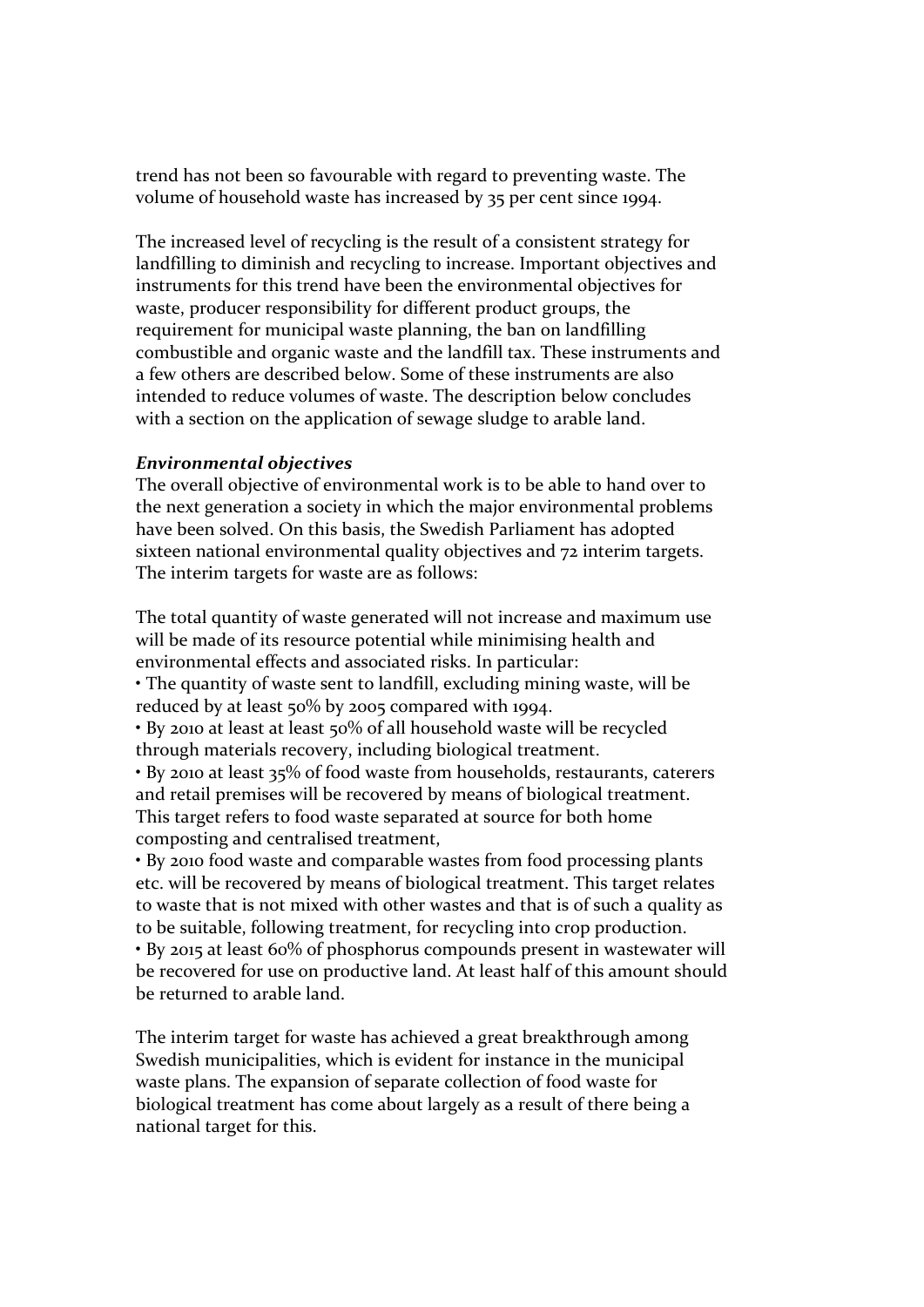#### *Producer responsibility*

Producer responsibility exists for several products (packaging, waste paper, cars, tyres, batteries and electrical and electronic products). The purpose of producer responsibility is to reduce the quantity of waste, increase recycling and achieve more environmentally sound product development. In addition to this there are what are known as voluntary commitments on producer responsibility in three product groups (office paper, agricultural plastic and building and demolition waste).

Producer responsibility has been successful insofar as materials recovery has increased. The targets for recycling of packaging are met in all cases except for metal packaging. The significance producer responsibility has had in reducing the hazardousness of waste is described in the section on hazardous waste. The results of producer responsibility for electrical and electronic products and cars are also described there. Producer responsibility for packaging has not meant a decrease in the total quantities of packaging. On the other hand, the quantity of packaging per kg of article has decreased, partly as a result of lighter packaging materials.

An important reason why Swedish households separate at source of generation is that they wish to contribute to a better environment and an ecocycle‐based society. It is therefore essential that they receive clear feedback on the results of separation at source of generation and recycling. Well formulated information is the single most important factor in attaining good results for household waste.

Swedish experience also indicates that the level of service in the collection of packaging waste and waste paper should not be closely regulated centrally but should be formulated locally. To attain good results and provide households with good service it is crucial that the parties have constructive cooperation with common goals. This has previously been lacking, but since January 2009 there has been an agreement between producers and local authorities to join forces in further improving recycling results and raising the level of service in collection systems. Information and cooperation are thus very important for producer responsibility for packaging to work well in Sweden.

#### *Municipal waste planning*

Since 1991 all municipalities have a waste plan that covers all types of waste and the measures needed to manage waste appropriately from the points of view of the environment and resources. The plans frequently include targets and strategies for different waste streams but often focus on household waste. Waste planning has meant that the municipalities have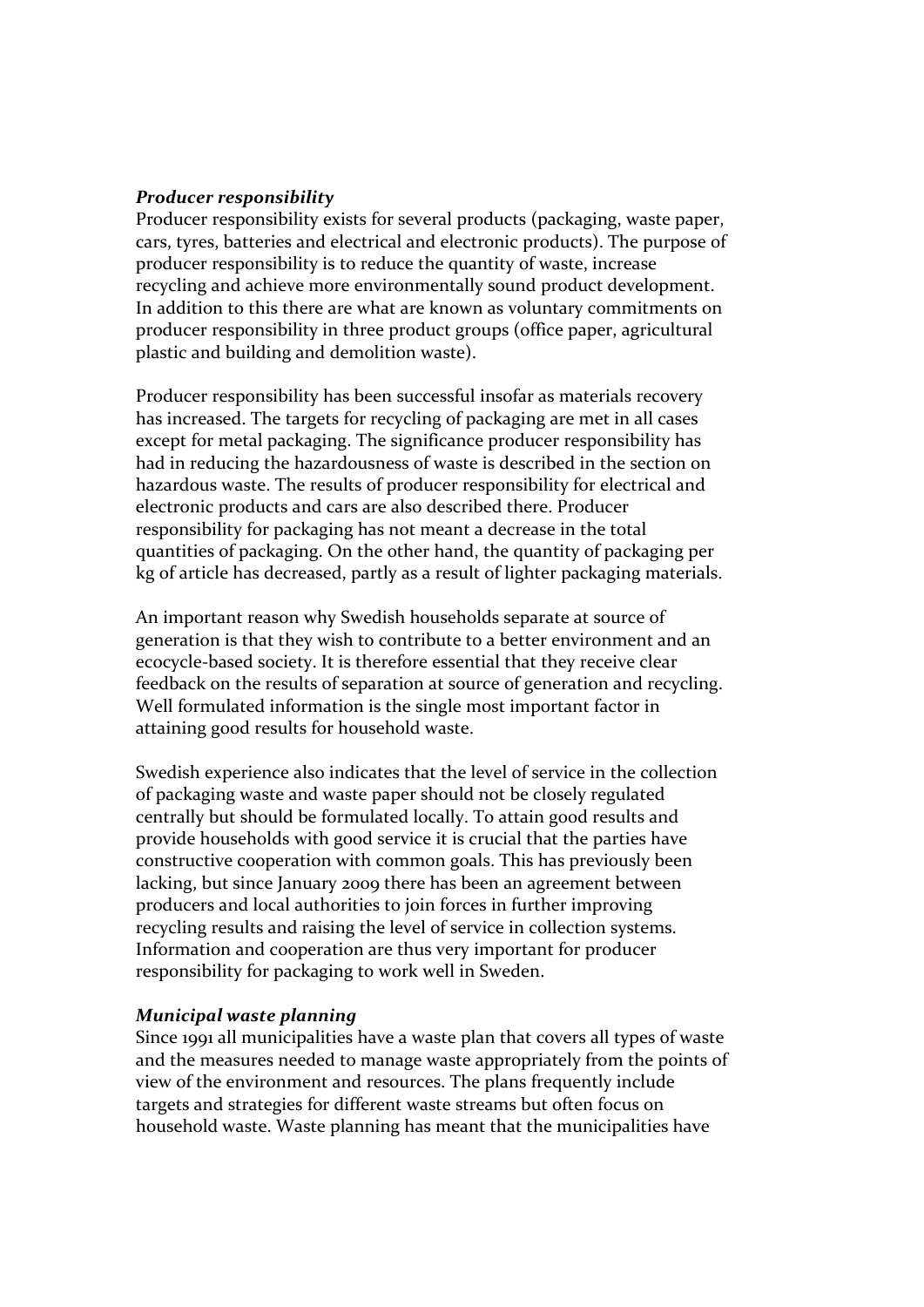taken great responsibility for improving the management of household waste. Many have, for example, built up extensive systems for separation at source of generation and recycling of various types of waste. On the other hand, these plans do not guide the management of commercial waste to any great extent, as the municipalities are not responsible for this waste. Several municipalities have recently drawn attention to the issue of waste prevention in their plans. An example of such a measure is to make it easier to dispose of second-hand articles. It is possible to hand in secondhand articles for sale at certain municipal recycling centres.

#### *Prohibition of landfilling combustible and organic waste*

The landfilling of separated combustible waste has been prohibited in Sweden since 2002 and the landfilling of organic waste since 2005. The purpose of these bans is to improve the conservation of resources and reduce environmental impact. Certain types of waste should be landfilled for various reasons, for example because the substances contained in the waste should not be dispersed or because recycling is not possible in practice. Waste with a very low content of organic matter does not have significant environmental impact in landfilling. These types of waste are therefore exempt from the bans.

If there is a lack of capacity for recycling the waste, the county administrative boards can permit dispensations from the ban. Landfilling by dispensation has gradually decreased as capacity for other treatment of waste has increased. The Swedish Environmental Protection Agency estimates that by around 2012 there will be sufficient treatment capacity for landfilling by dispensation to cease.

## *Landfill tax*

A tax on the landfilling of waste was introduced in 2000. The purpose of the tax is to reduce landfilling. The tax is levied at SEK 435 per tonne. Waste that should be landfilled for environmental reasons is exempted.

The tax has been used as an instrument for reducing landfilling and increasing recycling. It has unfortunately also contributed to such recycling as is not the environmentally best way of treating waste. This applies to waste containing hazardous substances used for various civil engineering purposes, for example in roadbuilding. This increases the risk of hazardous substances being dispersed to the environment.

## *State investment aid*

Over the period 1998 – 2002 central government grants were distributed to local investment programmes (LIPs) in more than half the municipalities in Sweden. Some of the grants were made to waste-related measures such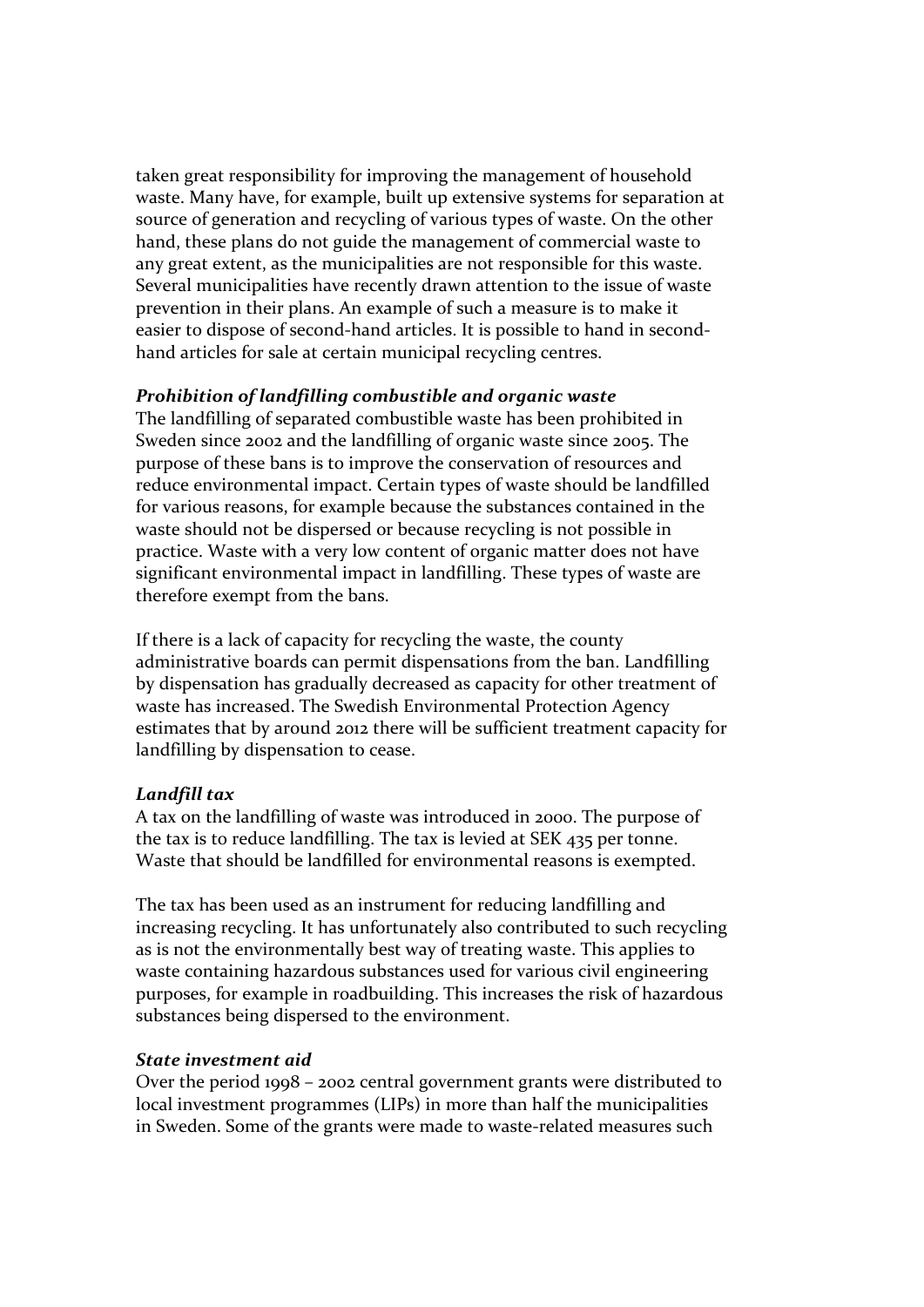as the expansion of digestion and composting. Landfilling as a consequence of measures in LIPs has meant a decrease of around 462,000 tonnes in the landfilling of waste. LIPs were succeeded by climate investment programmes (Klimp). The aim was to reduce greenhouse gas emissions. Grants to Klimp programmes were awarded over the period 2003 – 2008, A third of Klimp grants have gone to measures to increase production and the use of biogas from waste.

#### *Sewage sludge*

Sludge has been spread on arable land for many years, but the practice has been questioned. 'Moratoria on sludge' have been introduced twice following recommendations by the Federation of Swedish Farmers to its members not to spread the sludge owing to fears that it contains toxic substances. Before the second sludge moratorium in the 1990s, up to 30‐35 per cent of sewage sludge was spread on arable land. The proportion that is spread has now started to rise again, and stands at around 15%. As indicated by the interim target for waste, there is an objective for phosphorus in sewage sludge to be returned to productive land. In recent years efforts to return phosphorus to arable land have largely been concerned with a dialogue between various parties affected in order to reduce non‐degradable components in sewage.

# *Development of environmentally sound disposal facilities, including technology to convert waste into energy, such as, for example, through utilisation of landfill methane*

The landfilling of waste and rules relating to this are briefly described in this section. The collection of landfill gas is also discussed. As Sweden is well advanced with regard to utilising the energy from waste through waste incineration and digestion, we describe this in more detail. The section begins with a brief paragraph describing the overarching rules in the Environmental Code applying to all environmentally hazardous activity. Finally there is a section on the expansion of sewage treatment plants in Sweden.

## *The Environmental Code*

The central environmental legislation in Sweden is brought together in the Environmental Code. All activities (including for example facilities for waste incineration, landfilling and biological treatment) are covered by the general rules on consideration in the Environmental Code. One of the rules on consideration states that rational use must be made of raw materials and energy and that the possibility of reuse and recycling must be utilised. Other significant rules on consideration apply to requirements for knowledge, precautions and product choice. The general rules on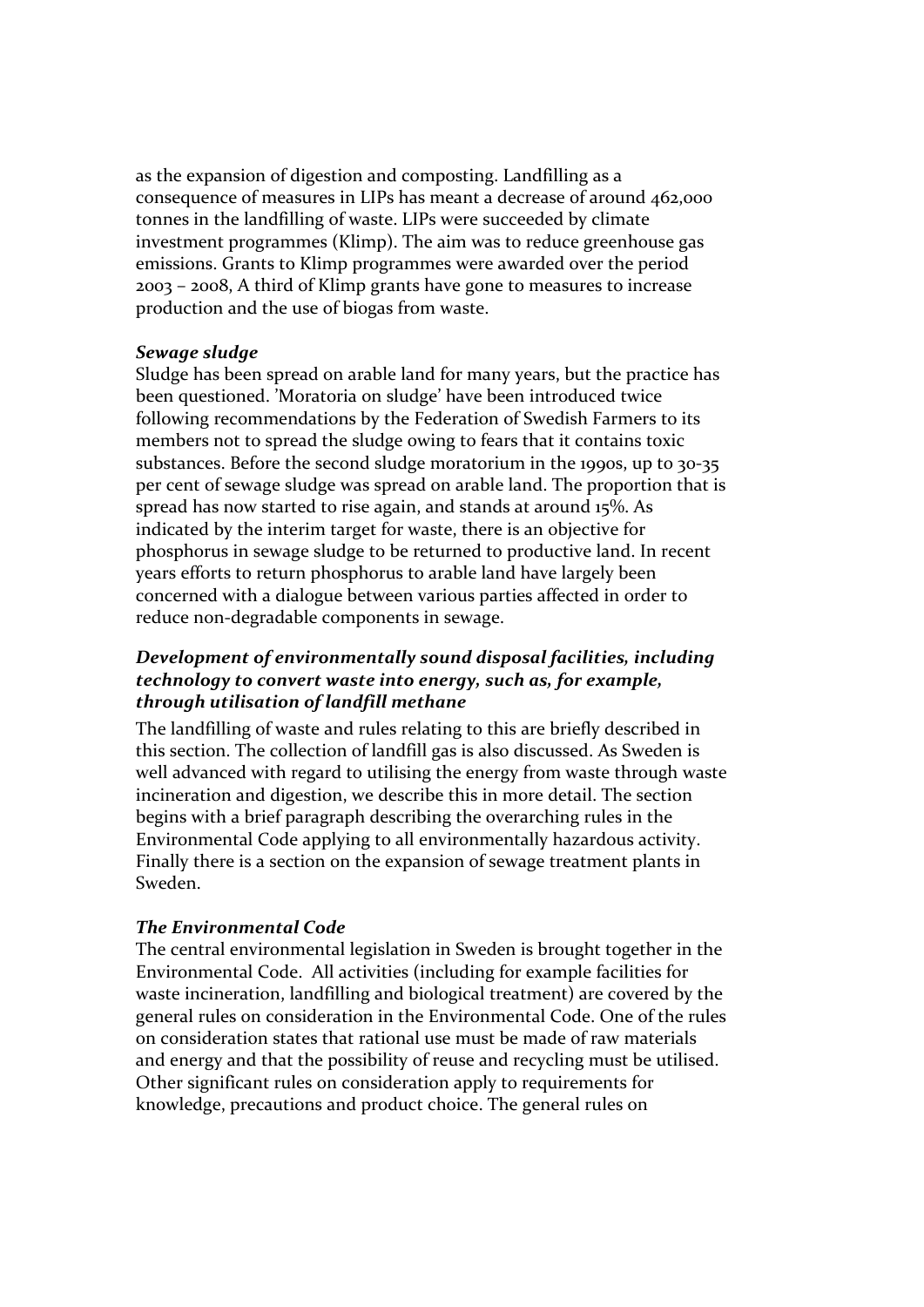consideration are to be applied in permit appraisal, supervision and self‐ inspection.

# *Landfilling*

In 2001 the European Directive on the landfilling of waste was incorporated into Swedish legislation (the Landfill Ordinance), which has tightened up the requirements for landfills in Sweden. The new ordinance imposes stricter requirements, for instance regarding the underlying geological barrier of landfills, bottom sealing, final capping and collection and treatment of leachate. The requirements differ depending on what type of waste the landfill receives. In addition to the Landfill Ordinance there is a regulation containing reception criteria which mean that stricter requirements can now be set on knowledge of the properties of waste for the producer of waste. This regulation is also a consequence of provisions at EU level. A large number of landfills have been closed or are in the process of being closed because waste sent to landfill is decreasing and the environmental requirements at the landfills have been tightened up.

## *Collection of landfill gas*

The Landfill Ordinance requires landfills that receive biodegradable waste to collect landfill gas. The requirements also cover the sampling and measurement of the gas. In addition, the gas has to be treated and utilised. If the gas cannot be used for energy recovery, it has to be flared off. Methane is collected from around 60 active and about 10 closed landfills. The landfill gas is used for heating, electricity production and vehicle fuel. The landfill gas is flared to some extent. As a result of the decrease in the landfilling of organic waste, the collection of landfill gas has also decreased. The collected quantity of gas from municipal landfills fell from 508,000 MWh in 2003 to 342,000 MWh in 2007. Another way of preventing the loss of methane from landfills is to lay a methane‐oxidising layer, an area that is still under development.

## *Waste incineration*

The requirements for waste incineration are based on a European Directive. The requirements have not brought a need for any major adjustments for Swedish plants as similar requirements already existed in Sweden before the Directive came into force. Some reconstruction has, however, been needed to ensure that the requirements relating to dioxins, carbon monoxide and hydrogen chloride are safely met.

Energy utilisation through the incineration of waste is the most common method used for the treatment of household waste in Sweden. Just under half (47%) of household waste is incinerated. The volume of waste going for incineration has increased in recent years, partly due to the landfilling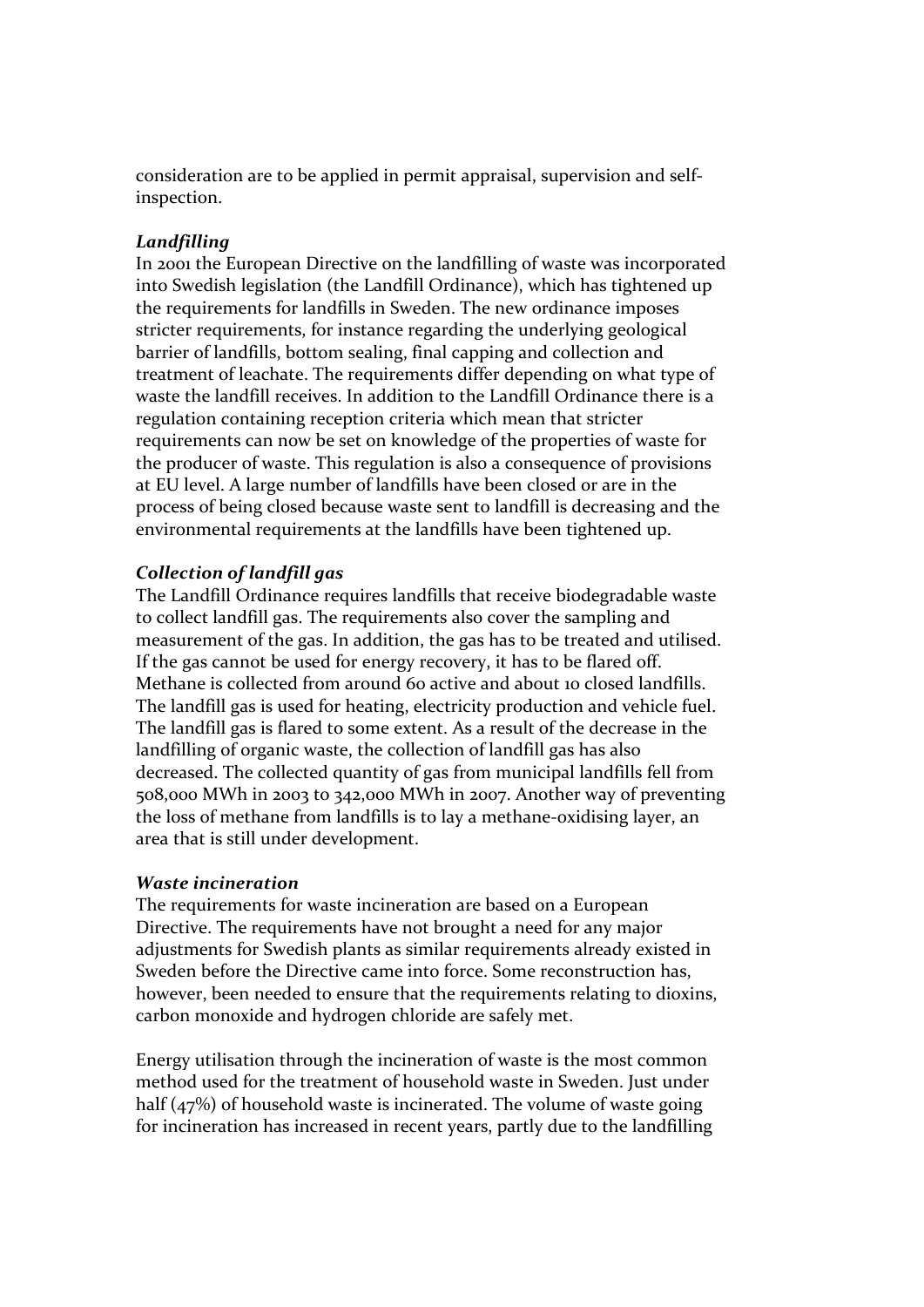of combustible and organic waste now being prohibited. Around 2.2 million tonnes of household waste was incinerated in 2007. Around 2.3 million tonnes of waste of other types was incinerated in the same plants. In addition to incineration in "normal waste incineration plants", waste other than household waste is burnt by "co‐incineration". This takes place in particular industries, in particular the cement industry and the pulp and paper industry, and in some thermal power plants/combined heat and power plants. The energy generated in incineration becomes heat and to some extent electricity. Energy totalling 13.6 TWh was extracted at plants incinerating household waste in 2007, of which 12.2 TWh heat and 1.5 TWh electricity. The heat from combustion of waste meets around 20 per cent of the total district heating need in Sweden. District heating networks in Sweden are well developed, and a very large proportion of the energy can therefore be utilised in comparison with many other countries. The high level of energy utilisation is also due to many of the plants being equipped with flue-gas condensation and heat exchangers.

Emissions to air from waste incineration today are low. Attention was drawn to problems with dioxin emissions in the mid‐1980s. Dioxin emissions have since decreased by 98% and emissions of hydrogen chloride, mercury, cadmium lead and dust have decreased by 90‐95%. The reduced emissions are a consequence of increased waste control, a better incineration process and more effective cleaning technology.

Incineration leaves behind residues consisting of slag from the furnace, 15‐ 20 per cent by weight of the quantity of waste supplied, and flue‐gas scrubbing residues, 3-5 per cent by weight. Metal is separated from the slag at most plants. The slag is then used principally as construction material at landfills. Flue‐gas scrubbing residues, on the other hand, are hazardous waste and are landfilled according to special rules.

Since Sweden is particularly in need of heat and energy during the winter, waste is stored at several facilities during part of the year (summer time) by what is known as baling, but also in open storages. Energy can then be extracted from the waste during the cold part of the year.

#### *Digestion*

There are no EU rules for digestion and other biological treatment of waste. Larger facilities for biological treatment have to undergo permit appraisal according to the Environmental Code. There is guidance from the Swedish Environmental Protection Agency on what should be done in the appraisal and supervision of biological treatment. In addition to requirements from the authorities, the waste industry (Swedish Waste Management) has undertaken to regularly check for leakage of methane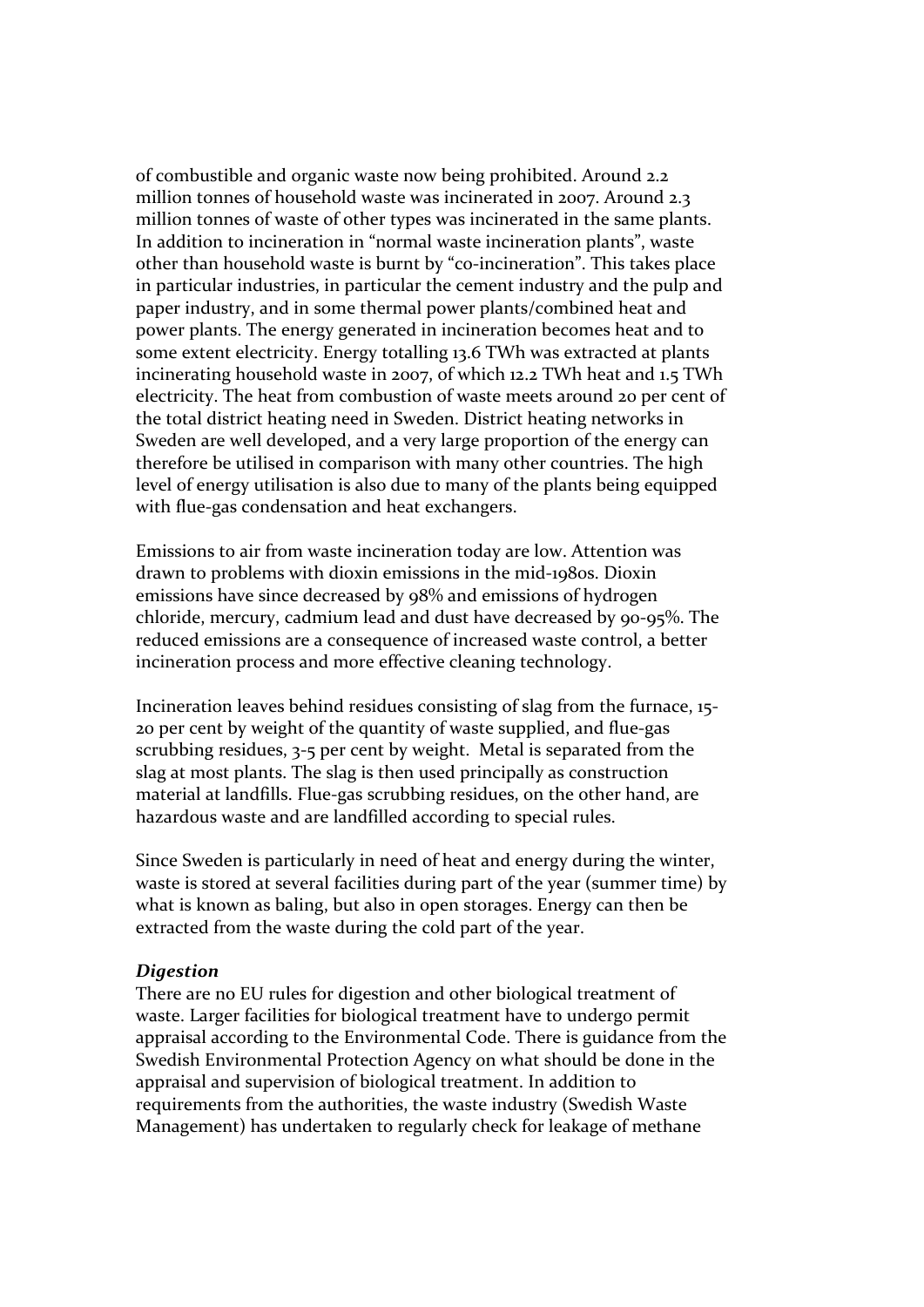from biogas plants and plants that further upgrade biogas. For those emissions that cannot be dealt with directly, plants have to draw up a plan for further action. The digestion of waste is increasing due to several factors, but perhaps principally as a consequence of the environmental objective for biological treatment of food waste and state investment aid. More or less all digestion plants have received investment aid. Of incoming substrates to digestion plants, around 15% are food waste, while the remainder consists of wastes from the food industry and of manure. Smaller quantities of food waste are also received by sewage treatment plants for digestion. Both biogas and a digestion residue are obtained in the digestion of waste. The biogas is used for the production of heating and electricity and as a vehicle fuel after the gas has been upgraded. The digestion residue is returned to agriculture as a biofertiliser. Plants that produce biofertiliser can quality‐assure their product through certification which has been established by the Swedish Testing and Research Institute. Certification makes demands on the whole waste management chain, from incoming waste to use.

Sweden is notable for its substantial use of one of the most environmentally friendly fuels, biogas, as a vehicle fuel. This trend has been supported by investment aid also having gone to biogas vehicles at filling stations. Despite an increase in biogas production from waste, most production of biogas takes place through the digestion of sludge at sewage treatment plants (50%). The collection of landfill gas also accounts for a large share (28%), but production is decreasing here as almost no new organic waste is being placed in landfills. The digestion plants for waste account for 15%. There are also smaller on‐farm facilities for digestion, principally of manure.

#### *Sewage treatment*

Around 85 per cent of the Swedish population live in areas connected to municipal sewage treatment. The remainder of the population live in properties with private sewers. Between 1971 and 1979 the Swedish state invested around SEK 1.5 billion (equivalent to around SEK 11 billion in today's money) in the expansion of municipal sewage treatment plants. Around 1.3 billion cubic metres of water is received annually by the municipal sewage treatment plants. It brings with it 7,000 tonnes of phosphorus, 40,000 tonnes of nitrogen and 200,000 tonnes of organic matter.

Since the late 1990s, a special nitrogen treatment stage has been added to the major sewage treatment plants along the coast in southern Sweden, from the Norwegian border to Norrtälje. Just over half of all sewage underwent this extra nitrogen treatment in 2005. Chemical precipitation of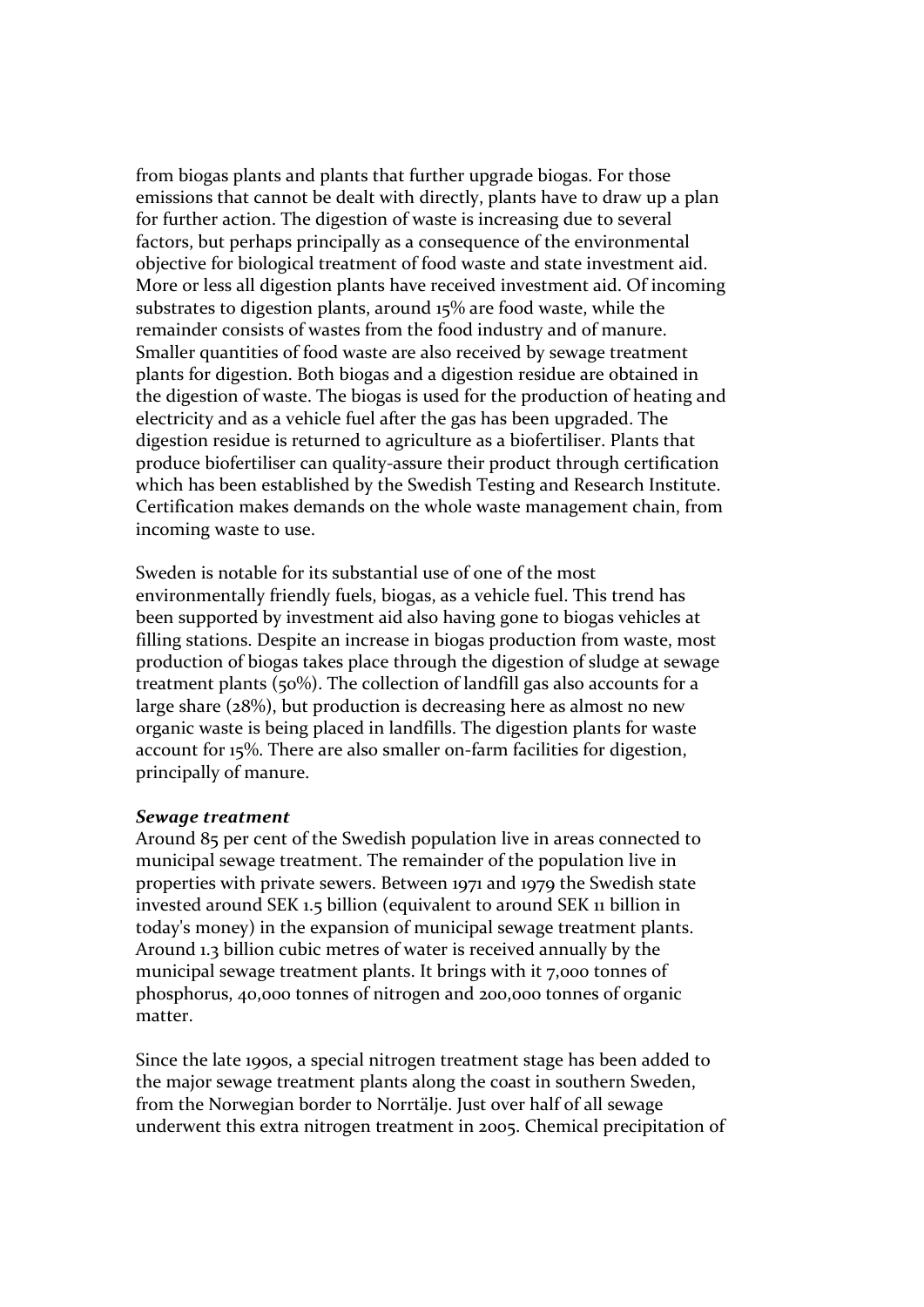phosphorus is effective: on average just over 95 per cent of the incoming phosphorus is removed. Conventional biological‐chemical treatment removes around 40 per cent of the nitrogen. The proportion removed rises to around 70 per cent with the extra nitrogen treatment stage. The average rate of nitrogen removal nationally is just under 60 per cent.

It is relatively poorly understood how treatment functions in wastewater that is not connected to municipal sewage treatment plants. Only around 60 per cent of wastewater is of an acceptable standard according to the requirements of the Environmental Code.

The most common treatment techniques are infiltration or trickling beds. In some areas the local authority requires a closed tank. A gully, sludge separation alone or a caisson do not provide sufficient treatment if the system receives toilet waste.

## *Radioactive wastes and their environmentally sound management (safe storage, transportation and disposal of radioactive waste)*

A product liability system has been in place since the early 1980s for *the residual products of the nuclear fuel cycle.* It covers both technical safety and personal radiation safety and financial security for final disposal. For those parts of the system that have not yet been implemented there are statutory requirements for the nuclear power industry to carry out a research and development programme. The programme, together with calculations of the costs of implementation, is examined and evaluated every three years. Funding for future costs is provided under central government control.

*Spent nuclear fuel* is temporarily stored in a national interim storage facility (Clab) awaiting the establishment of a final storage facility. The plant has been in operation since 1985. The nuclear power industry plans to submit an application for permission to erect a final storage facility for spent fuel in 2010.

*Very low‐level waste* is finally deposited where appropriate in special landfills alongside the nuclear facilities where it has been produced.

A particular type of *low and medium‐level waste* is deposited in a national final repository (SFR), which has been in operation sine 1988. A project to expand SFR so that it can also receive waste from the demolition of nuclear facilities has recently been initiated. It is planned that the facility will be ready to receive low and medium‐level demolition waste around 2020.